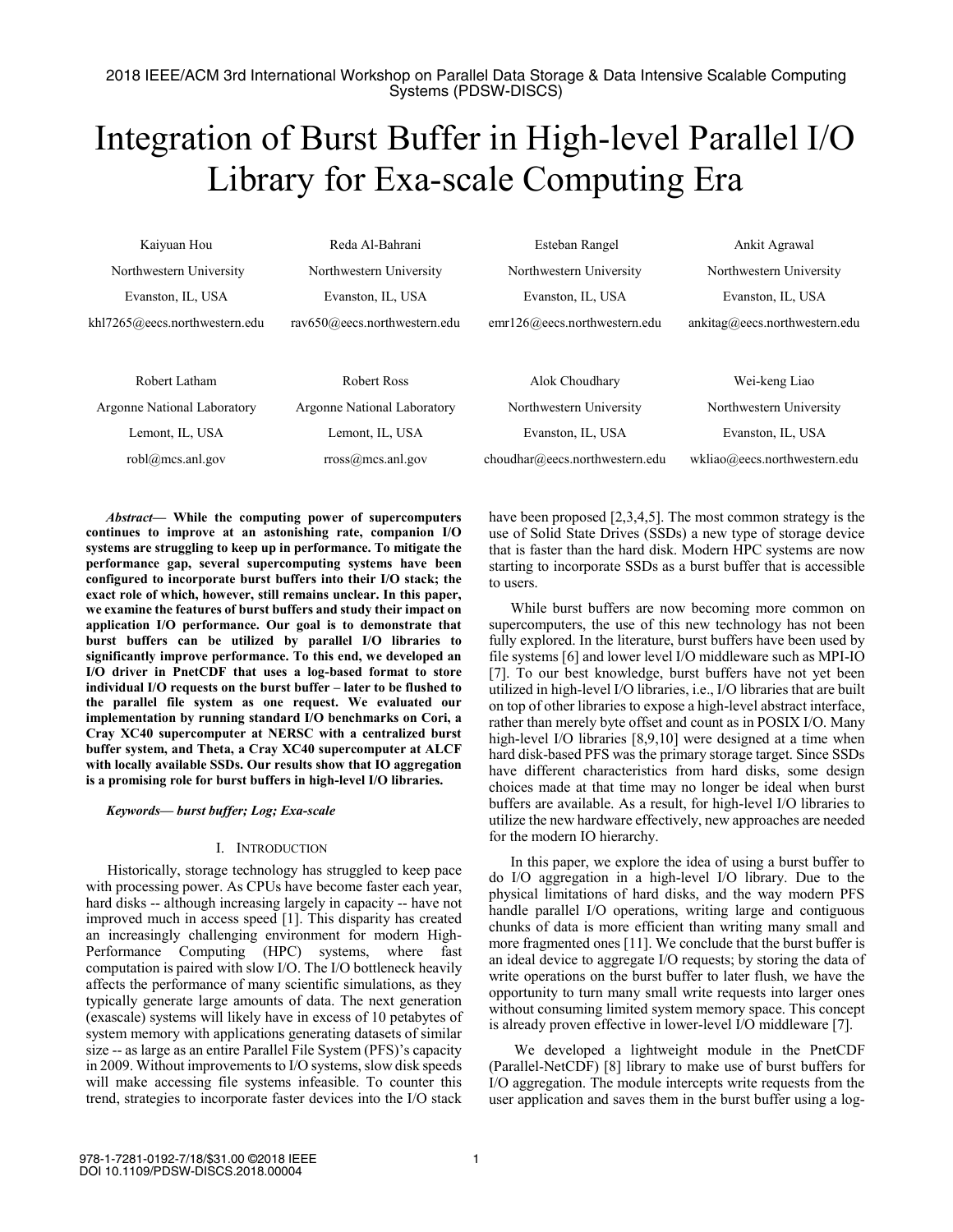based structure. A log entry is created to record every write request in a high-level abstract representation, which is later used to generate aggregated I/O requests to the PFS.

Performing I/O aggregation in the higher levels of the I/O hierarchy has many potential advantages. The I/O requests generated by many scientific simulations are often subarrays of multi-dimensional arrays. Aggregating at a high level allow us to retain the structure of the original data. It can then be used by either the in-situ components of the application or the I/O library itself to improve performance or to support additional features. In section 3 for example, we demonstrate how to utilize this structured information to resolve a major performance issue we encountered in our implementation. Applications performing insitu analysis can also benefit by accessing the original data structure directly from the log files stored in burst buffers. I/O request aggregation at a high level reduce the memory footprint by preventing one subarray I/O request from being translated into many noncontiguous requests when it is flattened out to a list of offsets and length representations. Also, being closer to the application reduces the depth of calling the stack, and hence the overhead.

Despite the benefits, I/O aggregation at the high level faces some challenges. One of them comes from the limitation of MPI-IO which PnetCDF is built on top of. A single MPI write call only allows the flattened file offsets in a monotonically nondecreasing order, if the request contains multiple noncontiguous file regions. As a result, aggregation by simply appending one write request after another may violate the MPI-IO file offset order requirement. However, flattening all requests into offsets and lengths in order to reorganize the request offsets to abide the MPI-IO requirement can be expensive. To avoid the costly flattening operation, we calculate the first and last offsets of the access regions which are sufficient to tell whether two requests overlap. This strategy allows us to perform flattening only for the overlapping requests. In fact, enabling aggregation while maintaining the I/O semantics can make the burst buffering layer infeasibly complex. We make use of the semantics of user's I/O intention to design a solution that balances transparency and efficiency.

We ran experiments on two supercomputers: Cori at the National Energy Research Scientific Computing Center (NERSC) and Theta at the Argonne Leadership Computing Facility (ALCF). We used IOR [12], FLASH I/O [13] and BTIO [14] benchmarks for evaluation. We compared the performance of our approach with the case where a burst buffer is not involved, aggregation at lower level, as well as using the burst buffer directly as a high-speed file system and copying the data to the PFS later. The experiments show that our burst buffer driver can increase the performance up to 4 times. It suggests that I/O aggregation is a very useful feature in a high-level I/O library, and burst buffers are the ideal tool for the job.

#### II. RELATED WORK

Many supercomputer vendors have introduced their burst buffer solutions. One of the widely adopted solutions is Cray DataWarp. DataWarp is a centralized architecture that uses SSDs to provide a high-speed storage device between the application and the PFS in hope to decouple computation and PFS I/O operation [15]. The burst buffer is mounted as a file system on computing nodes. By default, DataWarp operates in striped mode. The data is striped across the burst buffer servers. All processes running a job share the same space. Files created on the burst buffer are accessible by all processes. We refer to it as shared mode in this paper. Under this mode, there is only 1 metadata server serving all the compute nodes. If data sharing is not needed, DataWarp can be set to operate in private mode in which it works like a node-local burst buffer. Files created by a process will not be visible to other processes, however, the capacity of the burst buffer is still shared. The metadata workload is distributed across all metadata servers, preventing the metadata server from becoming the bottleneck.

Bhimji et al. studied the characteristics of DataWarp on wellknown applications and concluded that it delivers significantly higher performance compared to the PFS [2,16]. Hicks introduced a client-side caching mechanism for DataWarp as DataWarp currently has no client-side caching [17]. Dong et al. proposed a way to transfer data on the burst buffer to the PFS using compute nodes [18]. They found that moving the file to the PFS using compute nodes can be faster than having DataWarp staging out the file because of the limited number of burst buffer servers that must serve all the compute nodes. Moving data with compute nodes increases the overall performance and reduces resource contention on burst buffer servers. Kougkas et al. introduced a distributed buffering system that automatically manages data movement between different memory layers and storage hierarchy. Their system covered a wide range of storage devices including non-volatile memory, burst buffer and PFS [19].

The role of the burst buffer is also explored by other researchers. The most popular is using the burst buffer as a cache to the PFS. Most applications do not maintain a constant I/O demand throughout the execution, instead, I/O requests tend to arrive in a burst followed by a period of silence [20]. Placing a buffer before the PFS helps smooth out the peak of the demand, allowing more efficient utilization of PFS bandwidth. Wang et al. introduced a log-styled data structure to record write requests from the user application and a mechanism that flushes the data to the PFS in the background [6]. A similar concept was proposed by Sato et al. [21] where they utilized the burst buffer to develop a file system that aims to improve check-pointing performance. Kimpe et al. introduced a log-based buffering mechanism for MPI-IO called LogFS [7]. It records low-level I/O requests in a log-based data structure on the burst buffer. Requests are indexed in an R-tree structure of the start and end offset they access. To generate non-decreasing aggregated request, they sort every branch of the R-tree into increasing order. LogFS is implemented either as a standalone library or as an MPI-IO module. The common design characteristic of these approaches is that they put the burst buffer at a lower level in the I/O stack. At such level, the information provided is low-level offset and count instead of abstracted high-level descriptions such as variable and range.

Log-based data structures have long been used to organize data on a storage media. Bent et al. developed a virtual parallel log structured file system that remaps the preferred data layout of user applications into one which is optimized for the underlying file system [22]. Rosenblum and Ousterhout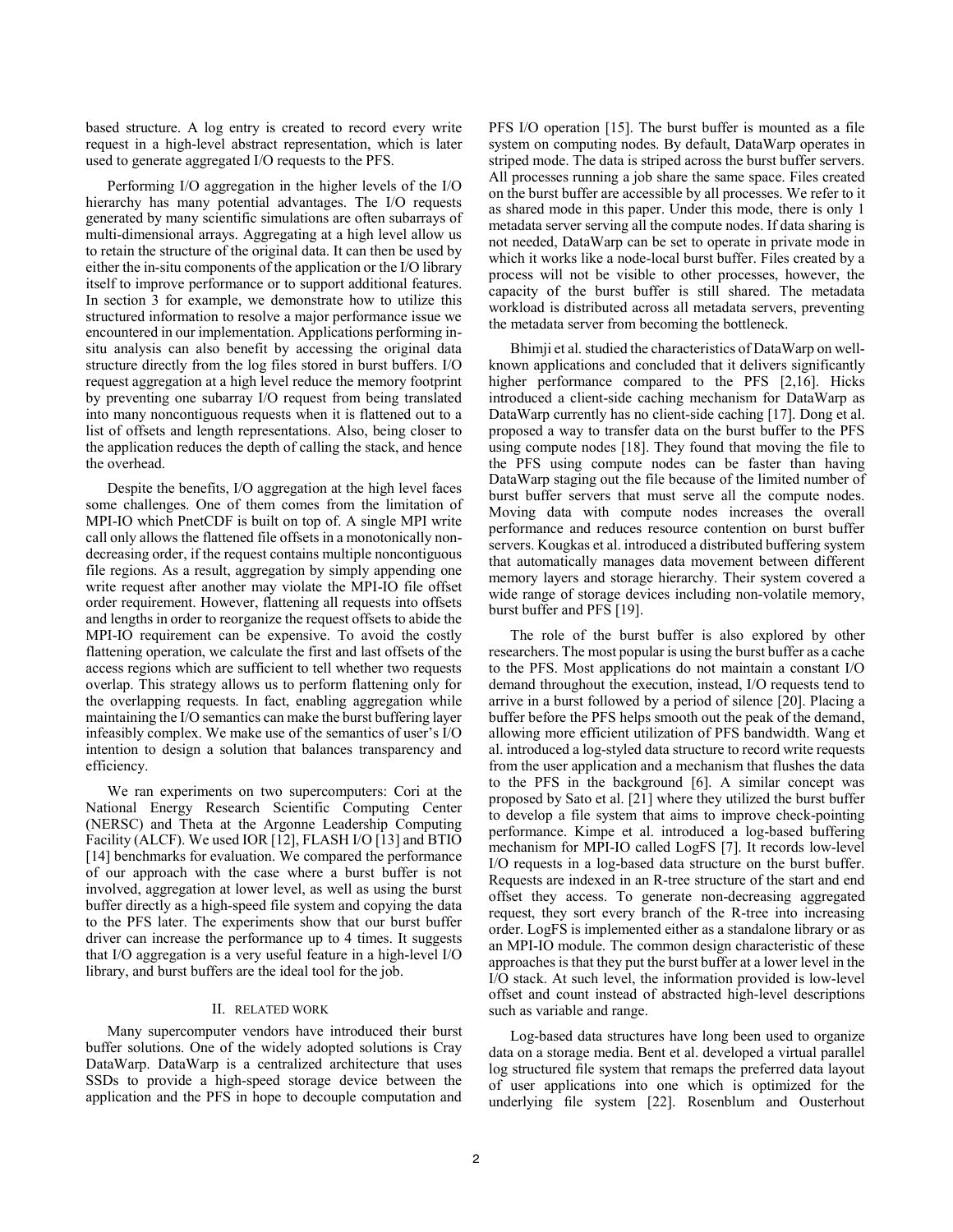designed a file system that stores data using a log-based structure [23]. Dai et al. designed a log-structured FLASH I/O file system that is tailored for buffering sensor data in microsensor nodes [24].

#### III. BACKGROUND

#### *A. What is PnetCDF*

PnetCDF is a high-level parallel I/O library providing highperformance parallel access to NetCDF [9,25] files. It has been publicly available since 2003. It uses MPI-I/O [26] to access data on the PFS. The library is made up of a unified API layer that sits on top of many extensible I/O modules called drivers (an I/O module in the library, not OS driver). Drivers are used to interact with a specific lower-level library, to apply a specific I/O strategy, or to support a specific file format. This modular design makes it easy to develop extensions, such as burst buffer support in this work, for the library. PnetCDF provides functions to aggregate I/O requests using the memory to increase performance [27]. It is shown that this approach can significantly improve I/O performance under most scenarios [28].

A NetCDF file can contain variables that are logically structured in a multi-dimensional array of a data type. The size of the variable is described by dimension entities defined in the file. Attribute entities can be added as annotations to individual variables as well as the entire file. Unlike accessing the file using lower-level interface where the user specifies offset and length, NetCDF files are accessed in terms of variables, array indices, shape, and other high-level description of the I/O request.

#### *B. Burst Buffer Architectures*

There are two common types of burst buffer architectures in modern supercomputers. One is node-local burst buffer where computing nodes are equipped with an SSD as local storage. The SSD is usually managed by the local file system that provides the traditional POSIX I/O interface. The other architecture is a shared burst buffer where a group of burst buffer servers use

SSDs or other fast storage devices to provide a high-speed storage service that is shared by all computing nodes in a way similar to the PFS. In this way, the burst buffer resource can be concentrated on jobs in need. The data will remain available after a node fails. Some implementations can also be configured to mimic node-local burst buffer.

### IV. DESIGN OF BURST BUFFER LAYER

We implemented the burst buffer I/O driver in PnetCDF for I/O aggregation. It intercepts write requests from the user application and records them on the burst buffer. Other requests such as file initialization and attribute write are carried out on the PFS as usual. The only difference in the file produced by the burst buffer driver is the I/O pattern. Such transparency eliminates concern on compatibility. The burst buffer driver can be enabled by an environment variable without the need to modify the application. In this way, it benefits legacy programs that were not optimized for modern storage hierarchy. The burst buffer driver allows application developers to write data in



<span id="page-2-0"></span>

whichever manner fits their needs with less concern on per[formance.](#page-2-0)

Figure 1 gives a summary of the design. Our burst buffer driver is marked blue with a bolded outline. Solid green arrows show the traditional data flow of PnetCDF. Dashed blue arrows and red arrows show the data flow of buffering on burst buffer and flushing to PFS respectively.

#### *A. File Creation*

When a NetCDF file is opened, the burst buffer driver initializes a log consisting of two log files on the burst buffer: a metadata log, and a data log. The data log stores the request data of I/O requests while the metadata log stores other information describing the I/O request. Log entries are recorded in pairs; a metadata log entry always binds to a data log entry and viceversa. Each pair of log entries represents an I/O operation made by the application. Successive entries are appended to the log file in a linear fashion. Since request data is only needed when flushing the log entries, separation of request metadata and request data allows efficient traversal of metadata entries without the need to do file seeks. It also eliminates the need to reorganize the data before sending it to the PFS when flushing the log.

In order to work efficiently on different burst buffer architectures and configurations, we support two log file to process mappings - log-per-process, and log-per-node. In the log-per-process mapping, each process will create its own set of log files. Without the need to coordinate with other processes, data can be accessed in an efficient way. One concern of logper-process mapping is that when the number of processes is large, the workload of log file creation can overwhelm the metadata server, causing performance issues. This problem affects centralized burst buffers the most as the number of burst buffers does not increase when the application scales. For example, the DataWarp on Cori uses only one metadata server to serve one job. The metadata server becomes a bottleneck when every process tries to create log files. Because of such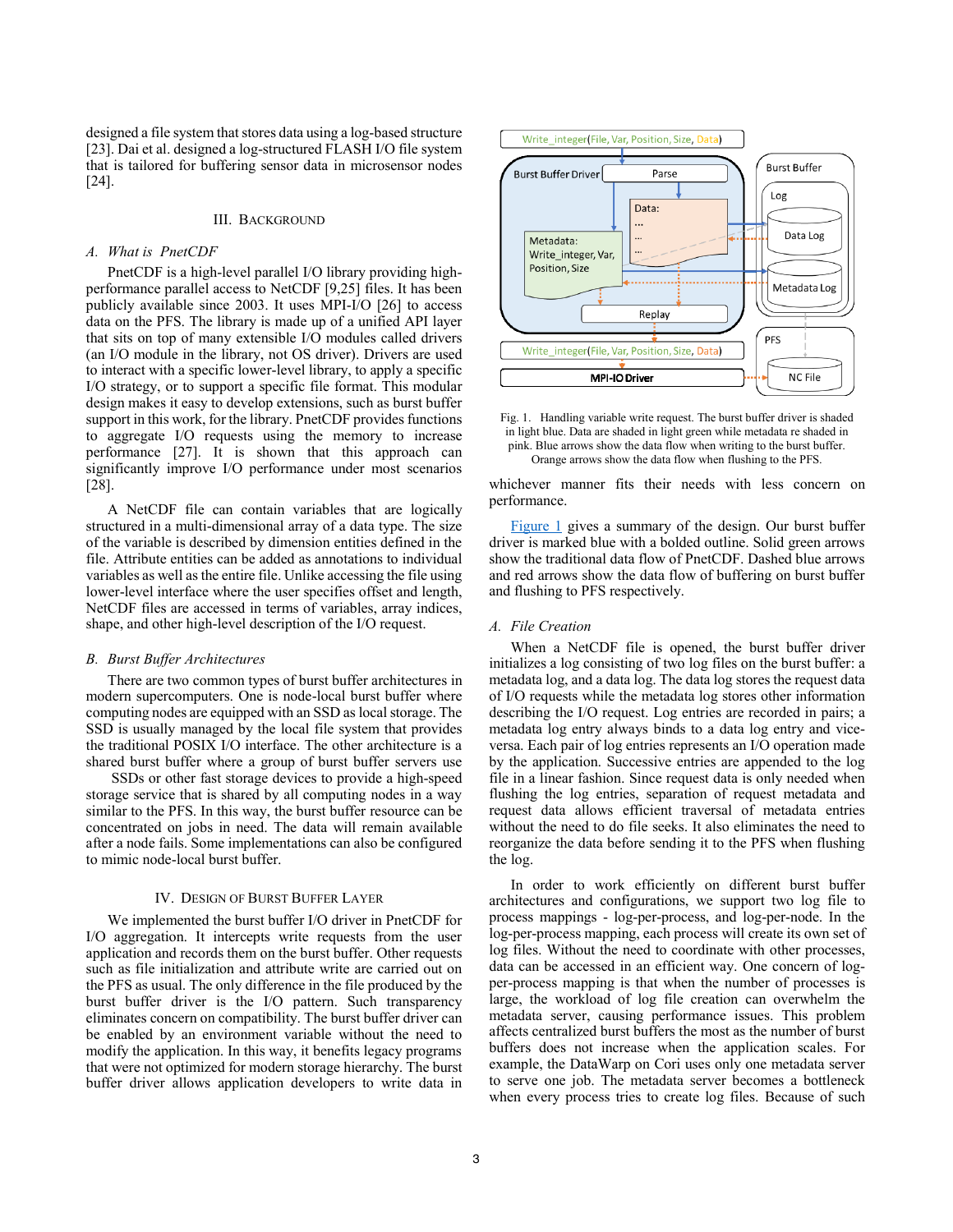

Fig. 2. An overview of burst buffer driver. Blue arrows show the data flow when writing to the burst buffer using the burst buffer driver. Red arrows show the dataflow when flushing the data to the PFS. Green arrows show the original data flow when the burst buffer is not in use.



<span id="page-3-0"></span>Fig. 3. Variable Space vs. File Space. Two submatrices marked blue and red are completely separated in a 2D variable. However, their file space interleves with each other.



<span id="page-3-2"></span><span id="page-3-1"></span>Fig. 4. Two-level reordering strategy. Submatrices are colored according to their group. For submatrices in different groups, they are guaranteed to not interleve each other in the file space.

issue, log-per-process mapping only works well on node-local burst buffer or in architectures where the workload is distributed. We will demonstrate this problem in the experiment section.

Since we are likely to have a large number of processes in an exascale environment, we need to reduce the metadata workload in case we are using a shared burst buffer. Log-per-node mapping is designed to alleviate the issue faced by log-perprocess mapping on initialization by reducing the number of files created. Processes in the same node share the same pair of log files. The file is divided into blocks and those are assigned to processes in a round robin fashion so that every process has its own space as if having its own log file. Modern supercomputers can hold tens of processes in a single node. The number of log files created can be reduced significantly, mitigating metadata workload issues. However, file sharing may affect the performance of data access. For applications that do not suffer from file creation overhead, log-per-node mapping may not be beneficial.

#### *B. I/O Operations*

PnetCDF only involves the burst buffer for write requests. It intercepts variable write requests and records them in the log on the burst buffer. Other request types including file initialization, adding attributes, defining dimensions, and read operations pass through to the default I/O driver. They are carried out directly on the PFS in the usual way as the burst buffer driver is not involved. If the I/O request tries to read the data that is still buffered in the log, the log is flushed to bring the NetCDF file on the PFS up to date before carrying out the operation. Since NetCDF files are mostly used to store checkpointing data or simulation results, we do not expect read after write scenario to happen frequently to the extent that causes performance problems for doing a flush before any variable read. We keep track of several file properties that can be affected by buffered variable data such as the size of the number of records in a record variable in order to prevent flushing the log on simple file property querying operation. The log is also flushed when the file is closed, when the user performs a file sync, and when the user explicitly requests a flush.

[Figure](#page-3-0) 2 summarizes the process to record a variable write call and its reconstruction when flushing. Blue arrows indicate the data flow when the application makes a write API call. Red dashed arrows show the data flow when flushing the log. Thin dashed gray arrows indicate a pointer that links the metadata to the data as well as log file to NetCDF file.

## *C. Log File Format*

The flexibility of PnetCDF interface brings another challenge to log format design. The user can write to a variable using a variety of operations. A log format that records all types of operations will be too complicated to implement as a lightweighted module. Due to this concern, our log only records one category of operations – writing to a subarray of a variable. We assume every write operation writes to a rectangular sub-region within a variable. An optional stride can be specified along each dimension to skip cells in between. Operations that do not fit this format are being decomposed into many operations that fit. We also translate all user-defined datatypes to native types before recording the operation in the log to eliminate the need to deal with derived types.

The metadata log consists of a header followed by metadata entries. The header records information about the NetCDF file as well as the number of log entries. Each log entry describes one I/O operation. It includes the type of the operation, the variable involved, the location within the variable, the shape of the subarray to write, and the location of corresponding data log entry. Since variables have a different number of dimensions, the size of the metadata log entry varies. For performance consideration, a copy of metadata log is cached in the memory during the entire file open session. The log file is purely a backup in case of interruption.

The header of the data log does not contain any information except for a serial for identification purpose. A data log entry only records the data passed by the application in the request related to its corresponding metadata entry. The data in the data log is in the native representation of the underlying hardware, enabling us the possibility to read from the data log directly without the need of conversions. For example, an analysis program running in parallel can retrieve the data directly from the data log without flushing the log to the PFS. Although it is not implemented in the current version of the burst buffer driver,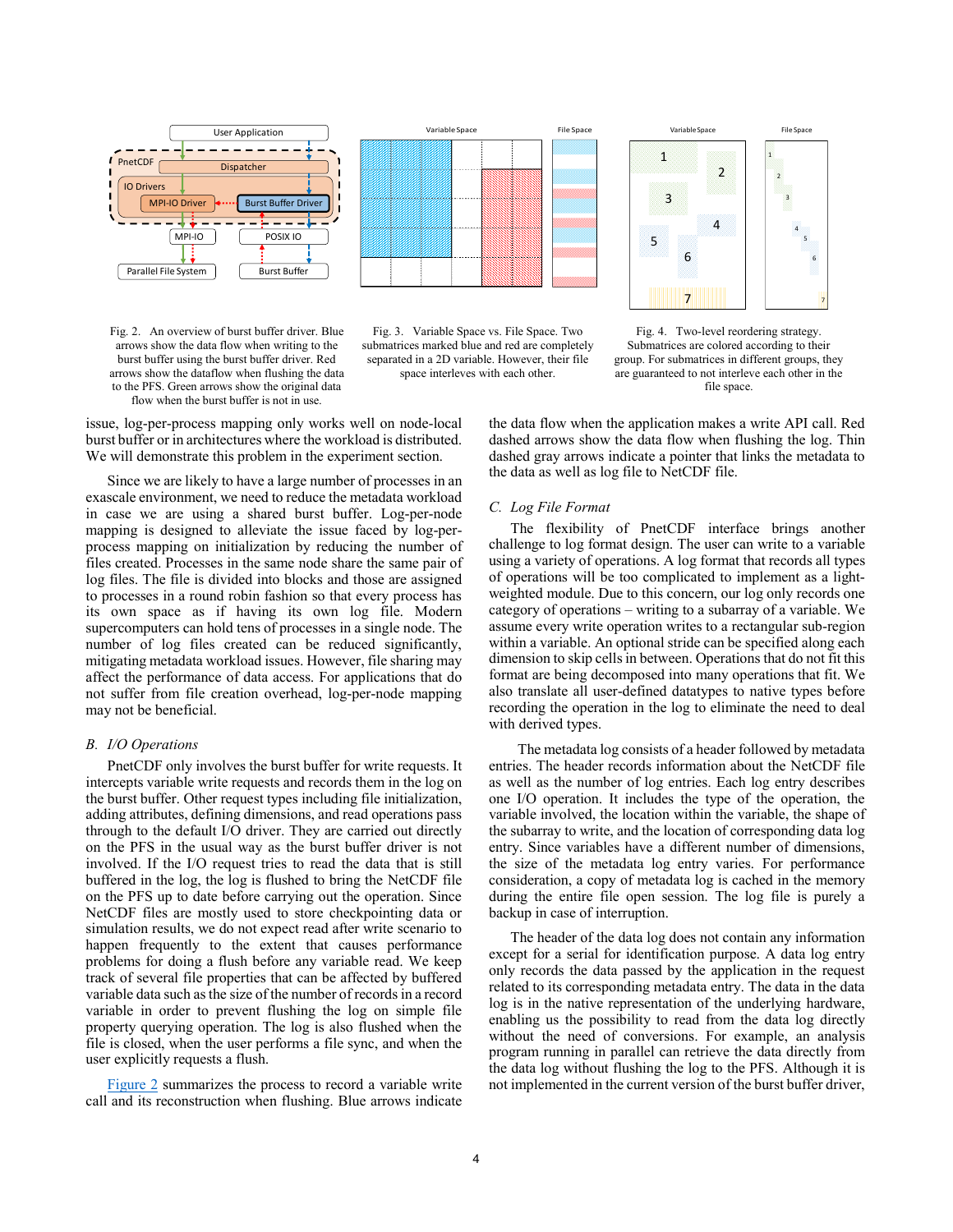we are considering supporting such functionality in future releases.

## *D. Flush Data to PFS*

Although the data on the burst buffer can be flushed by simply repeating every I/O operation recorded in the log, doing so will not provide any performance advantage but only the overhead of a round trip to the burst buffer. Instead, we want to combine all the recorded requests into one. This aggregation step is the key to performance improvements in our burst buffer driver.

Unfortunately, MPI-IO, which PnetCDF is built on, requires that the displacement of each file section accessed within a single I/O request needs to be monotonically non-decreasing [29]. This restriction prevents us from taking the straightforward solution of appending all aggregated requests one after another. Instead, we can only aggregate consecutive requests where file offsets accessed by a request are all before that accessed by later requests. Since variables in a NetCDF file are stored one after another, aggregation is only possible when the application accesses them in the order they are stored. Furthermore, a subarray of a high-dimensional variable, when being flattened into offset and length, maps to many noncontiguous regions that span across a great range. Even two nonoverlapping subarrays can produce decreasing access offset [when stacke](#page-3-1)d together.

Figure 3 demonstrates this scenario. The blue and red subarrays do not logically intersect each other, but the range they access in the file space do intersect. Due to the reason above, the chance of applying successful aggregation becomes very slim even under usual I/O patterns. In the worst I/O pattern, we are set back to do one request at a time, making buffering meaningless.

To overcome the problem above, we want to rearrange the data so that every offset and length in the aggregated request are in increasing order. However, the computational cost can be prohibitive. Because the way variables are stored in the file, it is possible to have 2 requests in which neither of them accesses only regions before all accessed regions of the other. In such case, these two requests cannot be put together no matter the order. We call these 2 requests interleaved with each other. To deal with interleaved requests, we need to break the requests down into offset and length for reordering. To do so, we need to flatten all requests out into a long list of offsets and lengths and sort them into non-decreasing order. Sorting such huge amount of offset and length imposes a significant drag on the performance. Sorting also takes additional memory that can otherwise use to achieve larger aggregation size.

To mitigate the impact of sorting, we take advantage of the original data structure to eliminate unnecessary reordering tasks. Since each request is writing to a rectangular array, every offset it accesses is already in non-decreasing order. Reordering regions within a request is totally unnecessary. Also, if two requests are not interleaving each other, we can simply reorder them as a whole; there is no need to break them down for reordering. Using these properties, we came up with a two-level reordering strategy, a high-level reordering followed by a lowlevel reordering. We start by sorting requests by the first byte accessed. It ensures that any 2 adjacent requests that do not interleave each other can be safely stacked together as an aggregated request. Later, we scan through the sorted request for interleaved requests. This can be done by comparing the offset of the last byte accessed by one request to the offset of the first byte accessed by the other. Whenever 2 consecutive requests interleave each other, we combine them as a large request which can also interleave with later requests. A low-level reordering is then performed within each of the combined requests to make sure those offsets are in non-decreasing order. Finally, we can safely stack all requests together as a single aggregated [request.](#page-3-2)

The method described above is demonstrated in Figure 4. Each submatrix corresponds to one request. The number indicates its order after high-level reordering. Requests of the same color are in the same group for low-level reordering if there is more than one request within the group. Requests in different color do not intersect each other in file accessing range. After reordering requests within each group, it is safe to stack all request together to obtain aggregated request.

In practice, we may still not be able to aggregate all requests together due to buffer size limitation. The driver continues to include requests in the order they are recorded until the buffer space runs out. It then reads from the log for data and descriptions of the requests to construct an aggregated request. Since the amount of data, as well as buffer size limit, can be different on each process, some processes may need to flush the data in more rounds than others, processes must agree on the number of rounds required to flush in collective I/O mode.

### V. EXPERIMENTS

We ran the experiments on two supercomputers, Cori and Theta. Cori is a Cray XC40 supercomputer at NERSC [30,31]. It has 2,388 nodes connected by Cray Aries with Dragonfly topology providing 5.625 TiB/s global bandwidth. Each node has 2 Intel® Xeon™ E5-2698 v3 processors providing 32 cores/64 threads that are matched with 128 GB DDR4 2133 MHz memory. The parallel file system used on Cori is Cray Sonexion 2000, a Lustre with 248 OSTs on 248 servers. Together, they can deliver 744 GiB/s of peak bandwidth. The DataWarp implementation on Cori a centralized burst buffer consisting of 288 servers shared by all compute nodes and providing 1.7 TiB/s of peak I/O performance. At the time of our experiments, the burst buffer was in its first stage where the only supported type of data management operations were copying the entire file form and to the PFS. In the experiments, we used the shared mode configuration and then sml\_pool which has 80 servers. We set stripe count to 64 on both the burst buffer and Lustre. The stripe size on Lustre is set to 8 MiB to match the 8MiB stripe size of the burst buffer. We ran 32 MPI processes per node on Cori.

Theta is another Cray XC40 supercomputer at ALCF. It consists of 4,392 nodes connected by a 3-layer Aries Dragonfly network. Each node is equipped with a 64 core Intel KNL 7230 processor, 16 GiB of MCDRAM, 192 GiB of DDR4 memory. Unlike Cori, Theta does not have a centralized burst buffer file system. Instead, there is an SSD in each cabinet that can be accessed locally by nodes in the cabinet. The model of the SSDs is either Samsung SM951 or SM961 SSD. The Lustre on Theta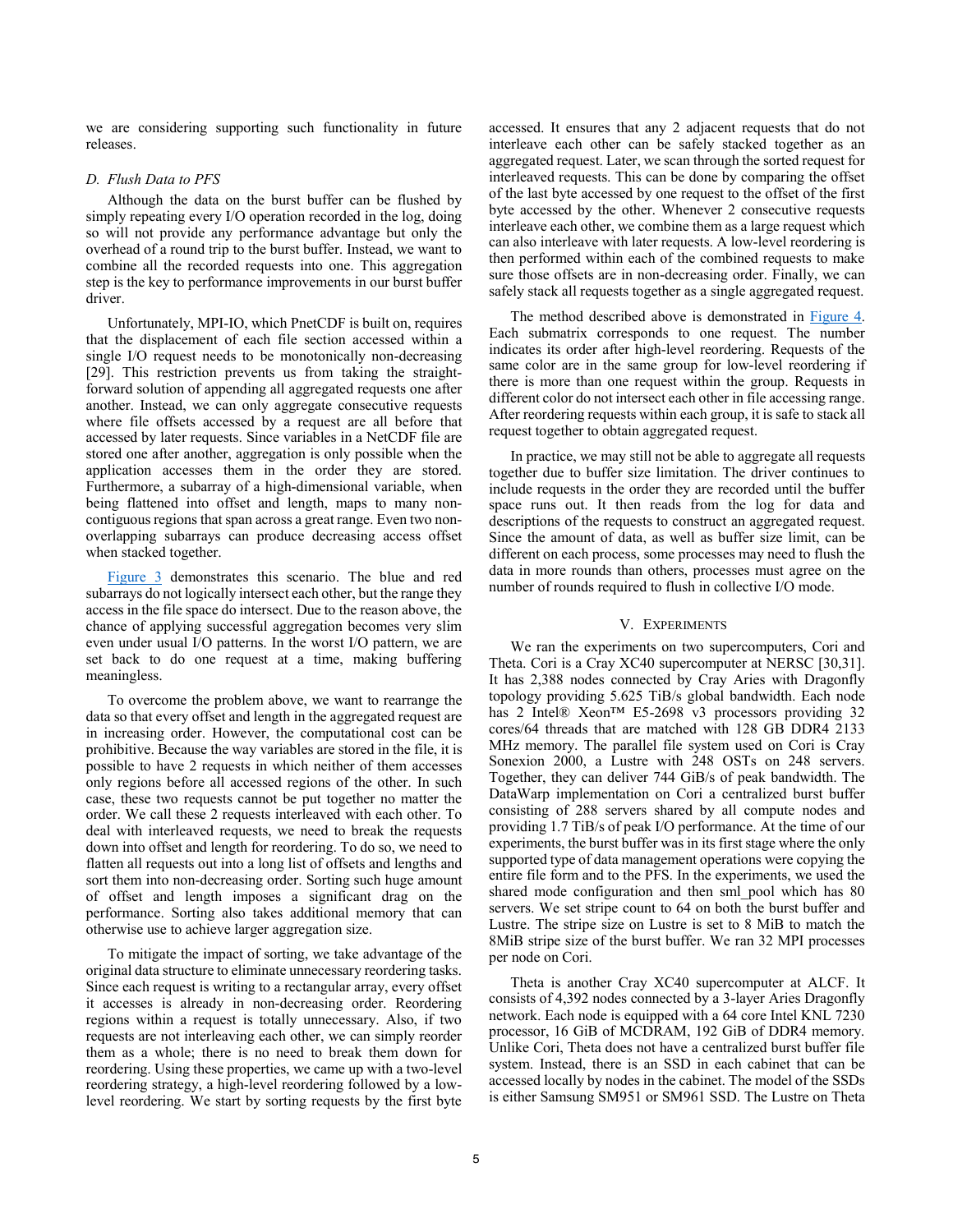

Fig. 5. Bandwidth and Execution Time on Cori. The lines show the andwidth measured by the benchmark porograms. The bars show the end to end execution time of each benchmark including time spent on computation. In case the benchmark program did not finish within a reasonable time, we present the bandwidth approximate by actuall size written in dashed lines and hollow markers. Cases discussing LogFS characteristic is marked in  $\rightarrow$ 

has 56 OSTs. We used 8 MiB stripe size and stripe count of 56 in the experiment. We ran 64 processes per node on Theta. We ran the experiment on both machines using up to 4,096 processes. To mitigate interference from system loading, every single experiment is repeated at least twice. The best run is selected to represent the results.

#### *A. I/O Benchmark*

Our performance evaluation uses three well-known I/O benchmarks: IOR [12], FLASH I/O [13] and BTIO [14]. IOR is a well-known synthetic benchmark used within the I/O community to test the performance of PFS with configurable access patterns through a wide variety of interfaces. The file is made up of segments and each segment is made up of blocks. Each process is responsible to write 1 block within a segment. In each iteration, processes write a fixed amount called transfer size to its corresponding block until it is filled. The processes then move on to the next segment [32]. We use IOR to simulate 2 different patterns: contiguous and strided. While running the contiguous pattern the block size and the transfer size are set to be equal, making the aggregated access domain contiguous. The <span id="page-5-0"></span>workload resembles the pattern of appending records to the file, a common I/O pattern in parallel-computing jobs. For the strided pattern, we write only 1 segment. Transfer size is set to a divisor of block size so that each process writes a portion of its block in each iteration. This setting creates a strided access pattern in the file space which is expected to cause performance problems when doing small I/O without aggregation as the access domain maps only to a subset of file servers while leaving other servers idle. In both cases, we write a total of 64 MiB per process. We used various transfer sizes to study the behavior of our model under different I/O request sizes.

The FLASH I/O benchmark [13] is extracted from the I/O kernel of a block-structured adaptive mesh hydrodynamics simulation program base on FLASH I/O [33, 34], a modular and extensible set of physics solvers, maintained by The FLASH I/O Center for Computational Science's [35]. The computational domain is a 3-dimensional array divided into equal sized blocks. Each process holds 80 to 82 blocks to simulate load imbalance. The block size, which is configurable, along with the number of processes determines the total I/O size. The simulation space is represented by 24 variables. It generates a checkpoint file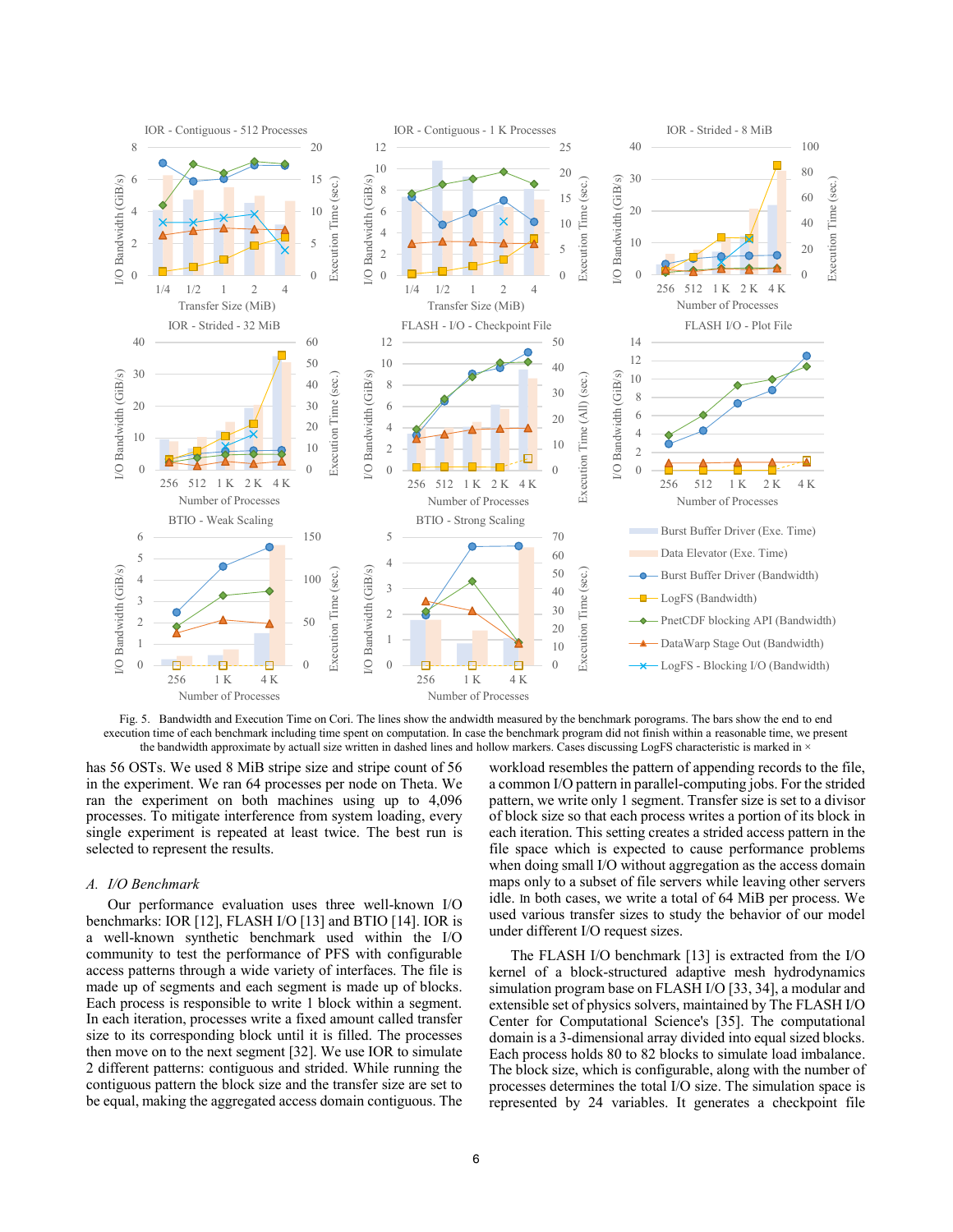containing all variables and 2 plot files containing only 4 variables. We set the block size to 16 x 16 x 16, resulting in roughly 75 MiB of write amount per process. This amount written by each process consists of the size of checkpoint file and the 2 plot files.

BT-I/O [14] is derived from the Block Tri-diagonal (BT) solver as part of the NAS Parallel Benchmarks (NPB) [36]. The BT solver involves a complex diagonal multi-partitioning in which each process is responsible for multiple Cartesian subsets of the entire data set. Such a division often results in a high degree of fragmentation at the output stage where all processes need to combine their fragmented regions into one shared file [14]. The I/O size of BTIO is controlled by the size of the global mesh point array as well as the number of iterations. Due to the unique way BTIO distributes data across processes, it exhibits a complex file layout and access patterns. We studied both weak and strong scaling cases in BTIO. In the strong scaling experiment, the array size was set to  $512 \times 512 \times 512$  and number of iterations to 8. This setting produced 5 GiB per iteration and a total size of 40 GiB. In the weak scaling experiment, the first 2 dimensions of the array were adjusted so that each process writes 40 MiB. Other settings were kept the same as the strong scaling case.

### *B. Compare with PnetCDF Blocking I/O*

To evaluate performance gains in I/O aggregation using the burst buffer, we compare the bandwidth of each benchmark against PnetCDF blockin[g collectiv](#page-5-0)e [APIs. The](#page-7-0) results from Cori and Theta are shown in Figure 5 and Figure 6 respectively.

As we expected, the performance on IOR strided pattern without aggregation is poor unless the size of individual fragment is very large. The burst buffer driver improves the situation significantly by aggregating small writes into a whole block. Once the combined region across all processes covers the entire file, the strided I/O pattern is turned into the more efficient contiguous pattern. The burst buffer driver improves the performance by up to 4.2 times on Cori and 3.8 times on Theta over the blocking collective I/O using small transfer size. Even when the transfer size becomes large, the burst buffering still outperforms the collective I/O by a large margin. However, for contiguous patterns, the degree of improvement by burst buffering declines. Since the contiguous pattern is already near ideal, the benefit of aggregation becomes less significant except when the transfer size is very small.

For FLASH I/O, the burst buffer driver does not show noticeable performance improvements. The reason is similar to the IOR contiguous pattern. Since FLASH I/O divides its file space in an interleaved fashion, the combined region in a single PnetCDF collective I/O operation forms a single large and contiguous block – an ideal I/O pattern. As a result, the remaining benefit of aggregation is only the potential reduction in the number of I/O requests to the PFS. When the number of processes becomes large enough to generate a combined size that saturates the aggregator buffer, the marginal advantage is further reduced to merely a saving of collective I/O initialization. The burst buffer driver performs slightly slower than the blocking collective I/O, except for the case of 4,096

processes where the cost of collective I/O initialization starts to overtake the overhead of burst buffer aggregation.

The advantage of the burst buffer driver is most obvious in BTIO. The complex file layout of BTIO results in a noncontiguous I/O pattern similar to that in IOR strided mode. This pattern usually results in poor parallel I/O performance for PFS even when collective buffering is used. The burst buffer driver improves the performance by combining and reordering complex I/O patterns into one that is favorable to the file system. In the weak scaling experiment, the burst buffer driver increases the I/O bandwidth by up to 37% on Cori and 16% on Theta.

In the strong scaling experiment, the performance of blocking collective I/O decreases when running on a large number of processes. The reason behind that is the way BTIO divides the global array into small, non-contiguous requests. Moreover, the BTIO takes more steps to write a single global variable when it is accessed in parallel by more processes. The burst buffer driver remedies this by combining those fragmented I/O requests into a contiguous one, largely improving the scalability. In this case, the burst buffer driver increases the write bandwidths of up to 2.6 times on Cori and 4.3 times on Theta.

In nearly all cases where raw PnetCDF I/O performance is not ideal, the burst buffer driver can improve I/O performance by a significant margin. It suggests that I/O aggregation is a simple yet very effective technique to increase I/O performance in an I/O library. Regarding this, we recommend that other highlevel I/O libraries should also provide the feature or APIs to enable request aggregation. Doing so may significantly improve the overall I/O bandwidth of the entire HPC system, allowing hardware resource to be used more efficiently. In addition, the log-based data structure on the burst buffer is a good solution to the task.

#### <span id="page-6-0"></span>*C. Compare with DataWarp Stage Out*

Aside from I/O aggregation, the burst buffer can also be used in other ways. In a centralized burst buffer architecture, a straight-forward method to utilize the burst buffer is to use it in place of the PFS. Instead of doing I/O on the PFS, we do it on the burst buffer. The files on the burst buffer are then copied to the PFS when the job finishes. It is interesting to find out how the performance of this approach compares to using the burst buffer driver. Since this approach requires a centralized burst buffer, we only evaluate it on Cori. We compare the bandwidth running each of the benchmarks using our burst buffer driver using traditional PnetCDF API on top of the burst buffer. The time copying the files from the burst buffer to the PFS is counted toward I/O time. We also want to compare the time taken to write the data on the burst buffer as well as the time taken to move the data from the burst buffer to the PFS using these two methods.

Contrary to our intuition, using the burst buffer as a PFS does not always improves the performance. In many cases, it instead decreases the overall performance of all the benchmarks regardless of configurations. The reason is that most of the time is not spent on writing the file to the burst buffer but on copying it to the PFS using the function provided by the burst buffer server. The timing breakdown is shown in [Figure 7. Si](#page-8-0)nce there are only a fixed number of burst buffer servers that must be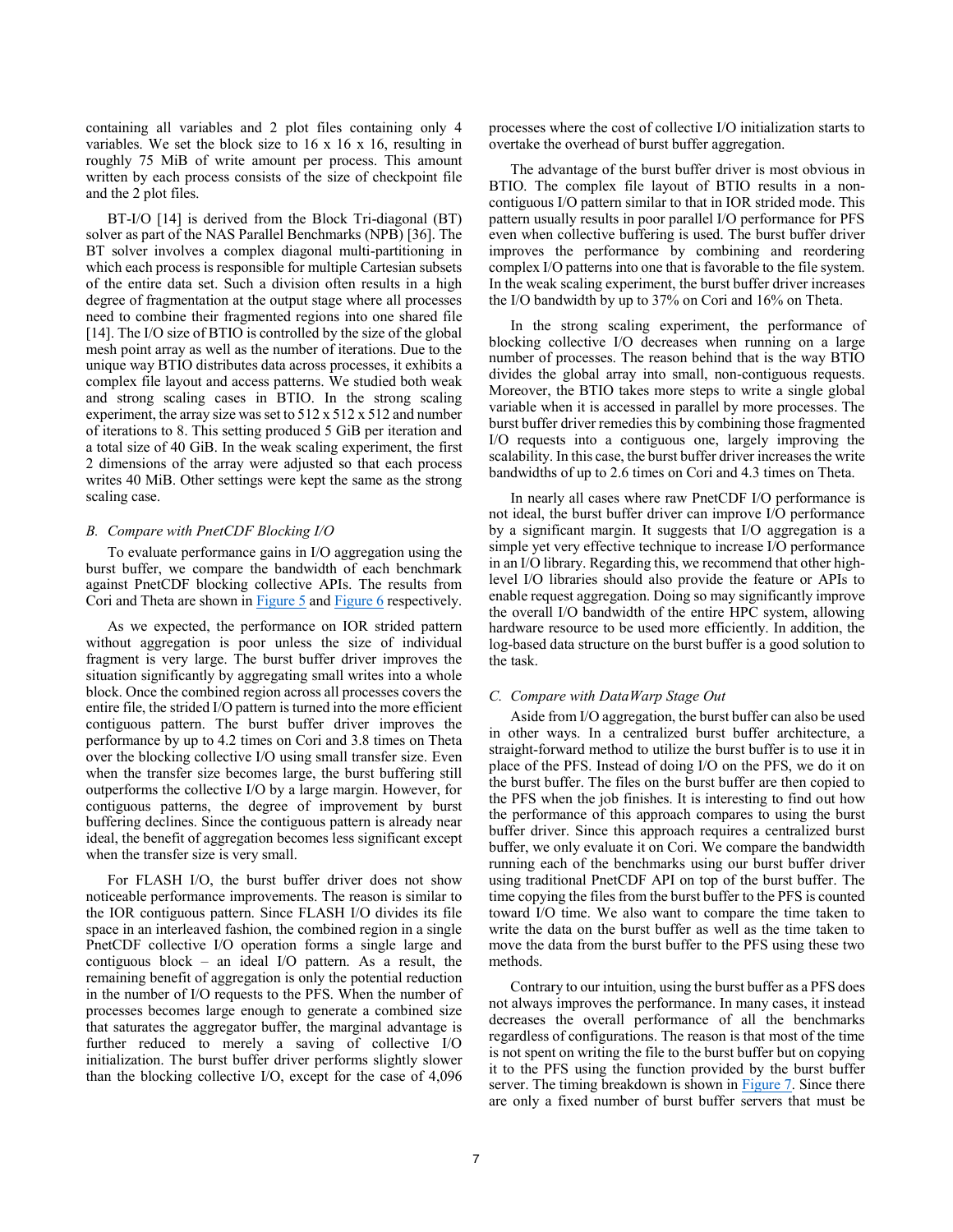

Fig. 6. Bandwidth and Execution Time on Theta. The lines show the andwidth measured by the benchmark porograms. In case the benchmark program did not finish within a reasonable time, we present the bandwidth approximate by actuall size written in dashed lines and hollow markers.

shared by all users, the speed of moving files to the PFS does not scale with the number of processes.

On all of the benchmarks, the burst buffer driver significantly outperforms the case using the burst buffer in place of the PFS. The overall performance of the burst buffer driver is up to 70% faster for IOR contiguous pattern and up to 4 times faster for IOR strided pattern. For FLASH I/O, the burst buffer driver is about 2 times faster than DataWarp staging out. For BTIO, compared to DataWarp staging out, using the burst buffer driver can be up to 3.9 times faster in the weak scaling case and 6.5 times faster in the case of strong scaling.

A more interesting point appears when we compare timing breakdown. In terms of flushing the data to the PFS, the burst buffer only takes 32 computing nodes to achieve a higher speed than the built-in file copying function provided by the burst buffer server running on 64 servers. At 4096 processes, the burst buffer driver is more than 2 times faster than the burst buffer servers when moving data to the PFS. In terms of I/O time on the burst buffer, the burst buffer driver takes significantly less amount of time than writing entire file on the burst buffer. Since the amount of data written to the burst buffer is roughly the same, we may conclude that the I/O pattern can still affect performance on the burst buffer similar to that on the PFS.

<span id="page-7-0"></span>The results above suggest an important lesson - burst buffers should not be used to replace the role of the PFS directly, a proper file structure is required to achieve high efficiency when caching data on the burst buffer. Although I/O operations on the burst buffer are much faster than that on the PFS, the speed of copying files from the burst buffer back to the PFS may become a bottleneck. Regarding this, we believe that the role of the burst buffer is a temporary storage for the application to store disposable data that will be discarded after the execution unless the underlying burst buffer architecture supports efficient data movement between the burst buffer and the PFS. A good way to use the burst buffer is to divert the data from the memory, freeing up space for computation.

#### *D. Compare with Data Elevator*

A major source of low performance of using DataWarp stage out is the time it takes to copy the file from the burst buffer to the PFS. The issue is studied and discussed in [18]. The work showed that using compute nodes to move data to the PFS can be faster than having the DataWarp server to move the files especially when there are more compute nodes than burst buffer servers. Data elevator introduced a user-level service process that runs in the background alongside the application to actively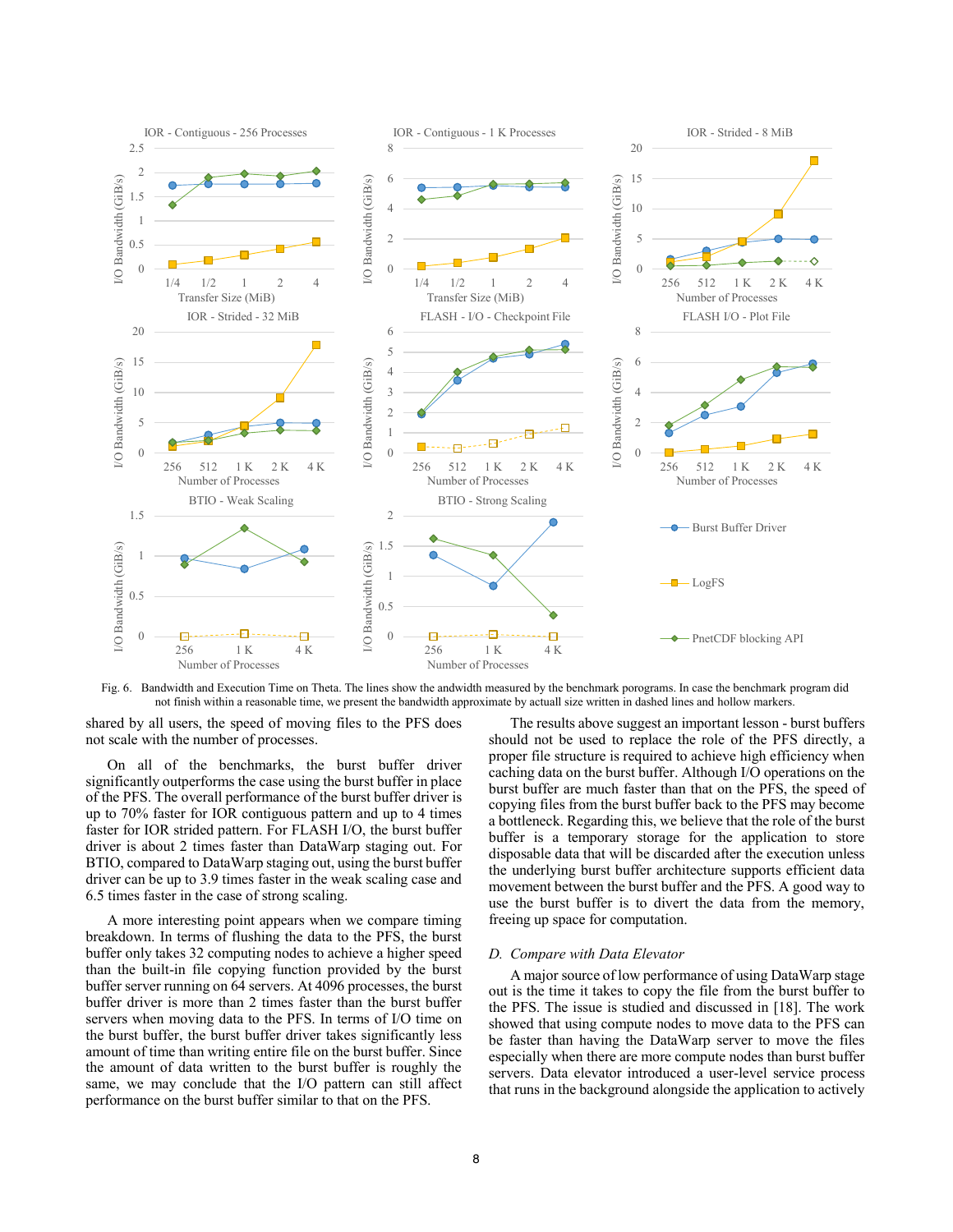

Fig. 8. Writing to Burst Buffer VS Flushing to PFS Time on Theta. To prevent large values from distorting the chart, we set an upperbound on the vertical axis. Bars reaching the top of the chart indicate larger than the maximum labeled value on vertical axis.

read files from the burst buffer and write them to the PFS. With increased file copying performance, it may now be feasible to use the burst buffer as a file system. Since the majority space of a NetCDF file is occupied by variables. The amount of data moved by the Data Elevator should be similar to the amount of data movement involved using our burst buffer drive. To find out which solution performs better, we repeated the experiment in subsection C using Data Elevator in place of DataWarp API. We used t[he l](#page-6-0)atest version of Data Elevator (as of Jun. 2018) with its default setting.

Because Data Elevator relies on background processes to move data from the burst buffer to the PFS, the application need not stop when the file is being flushed to the PFS until the end of the job. Due to this characteristic, it is difficult to measure the exact time spent on I/O. Instead, we present the end to end time from starting the benchmark program and the background

<span id="page-8-0"></span>processes until both finishes. We do not present the result on Theta because Data Elevator only works under global (shared) burst buffer as it does not keep any metadata that is required to combine data scattered on nodes. The result is shown in Figure 5. We are interested in comparing the burst buffer driver to [Data](#page-5-0)  [El](#page-5-0)evator. On large and sequential I/O pattern, Data Elevator performs better than the burst buffer driver. Data Elevator achieved 70% higher bandwidth for IOR contiguous pattern. However, the burst buffer driver catches up when I/O size becomes small and non-sequential. For IOR strided pattern, the burst buffer driver achieves up to 50% higher I/O bandwidth. For BTIO, in both weak and strong scaling cases, the burst buffer driver outperforms Data Elevator by around 70%. The two solutions are on par when the I/O pattern falls in between the two extremes such as for FLASH I/O and IOR strided pattern with large transfer size. In short, they complement each other.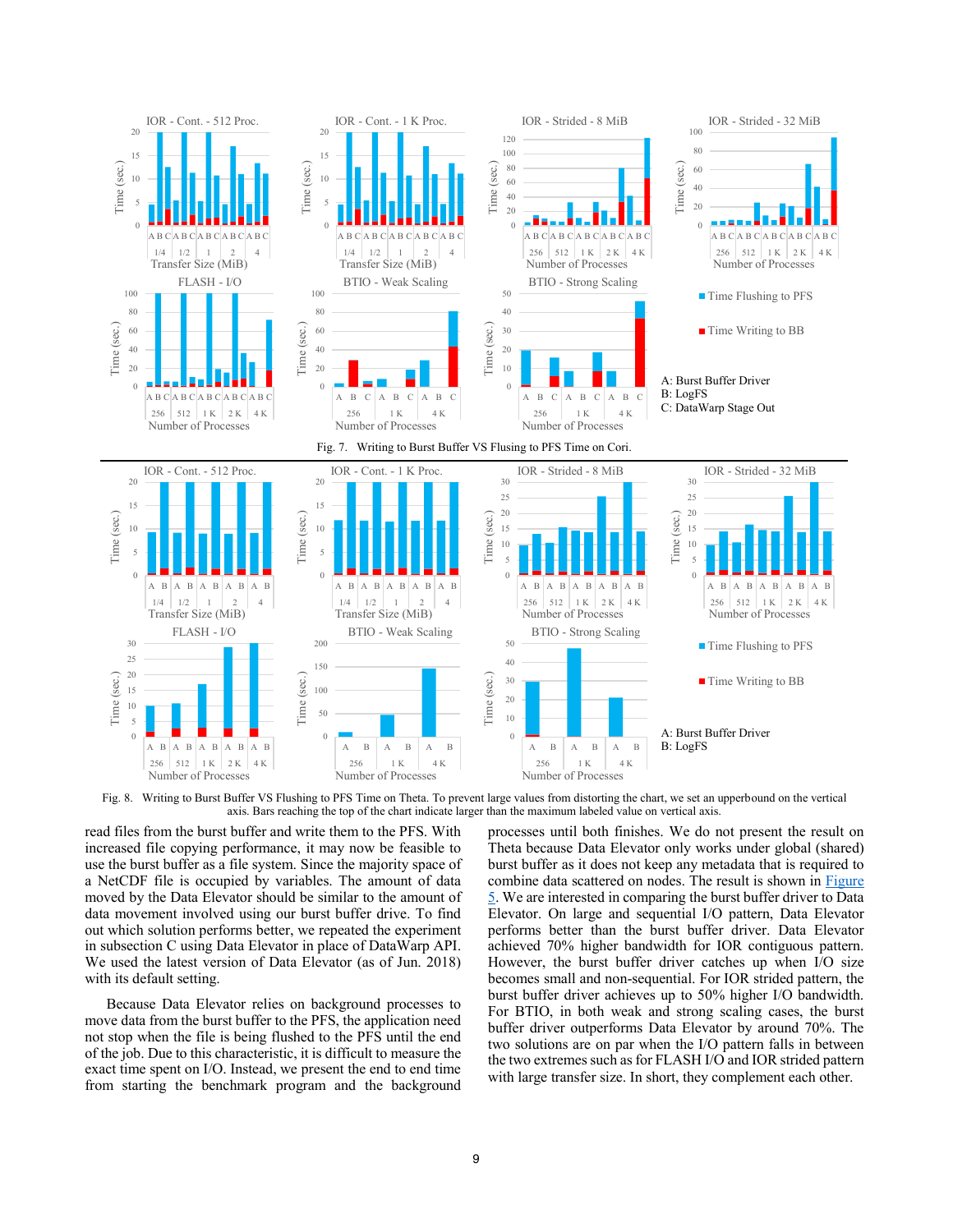The cause of such coincidence on performance characteristic of the two solutions is due to the way the burst buffer is used. The burst buffer driver uses the burst buffer to store organized log files. Regardless of the I/O pattern from the application, the I/O pattern on the burst buffer is always contiguous. The Data Elevator, on the other hand, does not regulate the files on the burst buffer. It redirects I/O operations from the user application to the burst buffer as is. The I/O pattern remains the same as the original pattern given by the application. Although SSDs are more resilient to noncontiguous I/O patterns than hard disks, the performance penalty of non-sequential access is still significant. On simple I/O patterns where the access is near sequential, both solutions write to the burst buffer in an efficient way while the burst buffer driver bears the overhead of organizing the log files. On complex patterns, the performance gain form sequential access outweighs the cost of additional computation. Although we cannot accurately measure the timing breakdown of the Data Elevator due to its flush-in-background approach, we can still confirm the reasoning above by comparing the time it takes to [write to](#page-8-0) the burst buffer in the DataWarp stage out approach in Figure 7. We can see that, on difficult benchmarks such as BTIO, it takes the application significantly more time to write the native file to the burst buffer in stage out solution than it takes the burst buffer driver to write log files to the burst buffer.

## *E. Compare with LogFS*

One of our motivation to design the burst buffer driver is the opportunity to utilize the high-level information about the original data structure to increase the I/O performance. To verify such advantage, we compare our burst buffer driver with LogFS [7]. The main differences between the two are that LogFS records I/O operations in the broken-down offsets and lengths representation while our burst buffer driver records it in its original form, and that LogFS employs a tree structure to generate non-decreasing offsets on aggregated request while our two-level reordering strategy relies on high-level information to speed up the sorting process.

The experiment shows that LogFS performs poor on nearly all experiments except in IOR strided pattern. For IOR contiguous pattern, the burst buffer driver achieved 50% and 1.6 times higher bandwidth than LogFS on Cori and Theta respectively. For FLASH I/O, the burst buffer driver achieved 3 times the bandwidth on Cori and 2 times the bandwidth on Theta. For BTIO, LogFS could not finish within a reasonable time on larger runs so they are not shown in the charts. For IOR strided pattern, LogFS outperformed all other solutions significantly. It achieved more than 4 time the bandwidth compares to our burst buffer driver which is in the second place.

To understand such unusual behavior of LogFS, we did a deep profiling of LogFS flushing procedure. We found that a majority of time is spent on posting MPI asynchronous I/O. In ROMIO, MPI File iwrite at is implemented using the AIO interface (POSIX asynchronous I/O) which starts immediately writing data in the background once the requests are posted. For the I/O patterns exhibited in the benchmarks used in our experiments, its performance is expected to be worse than the collective I/O, because the two-phase I/O is not used. For Lustre, it is known that the two-phase I/O arranges the requests to avoid file lock conflicts and is critical to achieve high performance on parallel computers. We show a few cases in  $Figure 5$  to demonstrate that replacing the MPI asynchronous writes with blocking collective writes does improve the bandwidths significantly. From this experiment, we believe L[ogFS can](#page-5-0)  perform equivalently well to our burst buffering approach, if collective writes were used. We show a few cases in  $Figure 5$  to demonstrate that replacing the MPI asynchronous writes with blocking collective writes does improve the bandwidths significantly. From this experiment, we believe LogFS can perform equivalently well to our burst buffering approach, if collective writes were used.

There are several factors allowing LogFS to top the list on IOR strided pattern. First, since each process only writes a single block in IOR strided pattern, the aggregated I/O pattern is actually contiguous. On the other hand, processes in IOR contiguous pattern write to multiple strided blocks, the aggregated I/O pattern is strided. It is understandable that contiguous I/O access performs better. In addition, processes within the same node are given consecutive ranks. This arrangement caused the combined access region within a single node to form a single large and contiguous chunk. As a result, the I/O client on each computing nodes only needs to acquire lock from the PFS once, eliminating the possibility of extended lock contention. In short, it achieved similar effect of collective I/O but without the overhead of communication. In such case, it is possible to LogFS to outperform other solutions doing collective I/O. Finally, variables in IOR benchmark are all onedimensional. In this case, LogFS does not surfer any disadvantage compared to the high-level approach.

## *F. Performance Analysis on Log File to Process Mappings*

Other than the performance comparison with other solutions, we also want to find out how different log file to process mappings affect the performance on different burst buffer architectures. We expect the log-per-process mapping to work best on node-local burst buffers while the log-per-node mapping to work best on centralized burst buffers. To verify such assumption, we measure the time used by our burst buffer driver in each step when aggregating I/O requests on the burst buffer. We found that the overhead is dominated by only two steps the time it takes to initialize logfiles as well as the time it uses to exchange data wit[h the burst](#page-10-0) b[uffer. The r](#page-10-1)esults on Cori and Theta are shown in Figure 9 and Figure 10. Times taken by other steps are eliminated because they are too short to visualize in the figure.

On Cori with centralized burst buffer, the cost to initialize the log increases significantly when the number of processes increases. This confirms our concern of metadata server contention. In an exascale environment with thousands or even millions of processes. The initialization cost will be infeasibly high, rendering the idea useless. For this reason, we suggest configuring the burst buffer to private mode whenever possible. Doing so can largely reduce the initialization cost. Should there be a need to use striped mode, Log-per-node mapping can be used to mitigate the contention because the number of files it needs to initialize is reduced by a factor equal to number of the processes per node, which can be high on larger systems. In our experiment, Log-per-node mapping reduces the initialization cost by about 50%. However, since many processes are sharing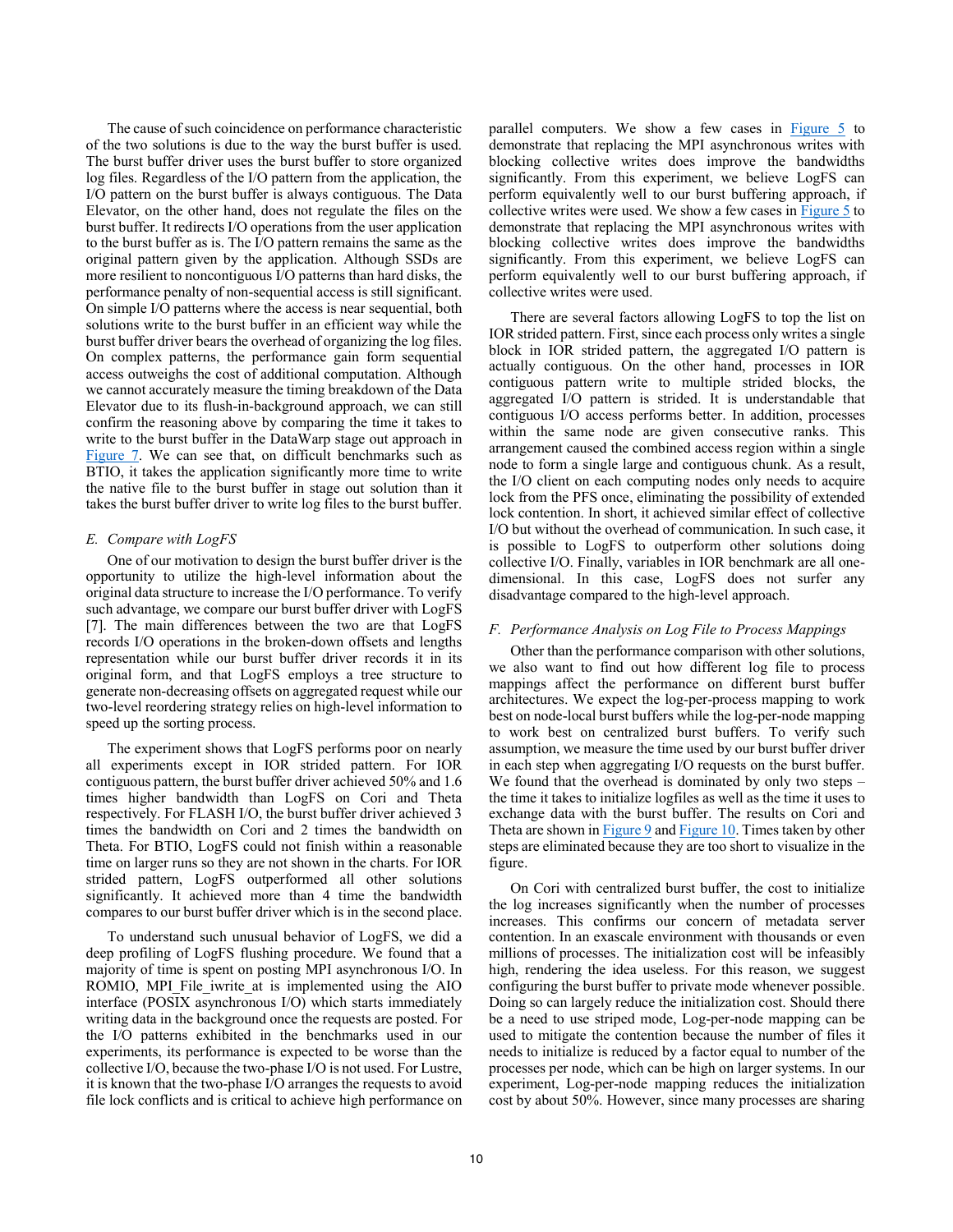

Fig. 10. Burst Buffer Driver Overhead with Different Log to Process Mapping on Theta. To prevent large values from distorting the chart, we do not show times beyond 4 sec. Bars reaching the top of the chart indicates a time larger than 4 sec in both Figure 9 and Figure 10.

one log file, there will be a performance penalty on data access. In its implementation, the file space is allocated to processes in a round-robin fashion, a necessary approach to deal with unknown size of data. As a result, each process is assigned a non-contiguous file space, forcing it to do non-contiguous I/O operations at the boundary of each block. For these reasons, we expect slower data access on log-per-node mapping.

On Theta with node-local burst buffer, log-per-node mapping is not preferred. Since data access time dominates the overhead of burst buffer driver, reducing file creation does not provide any benefit on performance. Instead, log-per-node mapping significantly slows down data access because local filesystem must maintain data consistency on shared files. Overall, the overhead of the burst buffer measured on Theta is significantly lower than that measured on Cori. The performance of the burst buffer is also more stable on Theta. It is largely due

<span id="page-10-1"></span><span id="page-10-0"></span>to interference from other jobs in a centralized burst buffer architecture and the fact that the number of burst buffers, and hence, the combined bandwidth in node-local setup automatically scales up on larger jobs when more nodes join the computation. It suggests that node-local burst buffer is a better choice for I/O aggregation.

#### VI. CONCLUSION

In this work, we discover a new role of burst buffers in the high-level library. We show the benefit of I/O aggregation in high-level library despite being more complicated to implement. We designed a log-based data structure that balance between performance and transparency. We take advantage of high-level information in a high-level I/O library to speed up our aggregation operations. We implemented this idea as an I/O module in PnetCDF that can be used by other applications. We